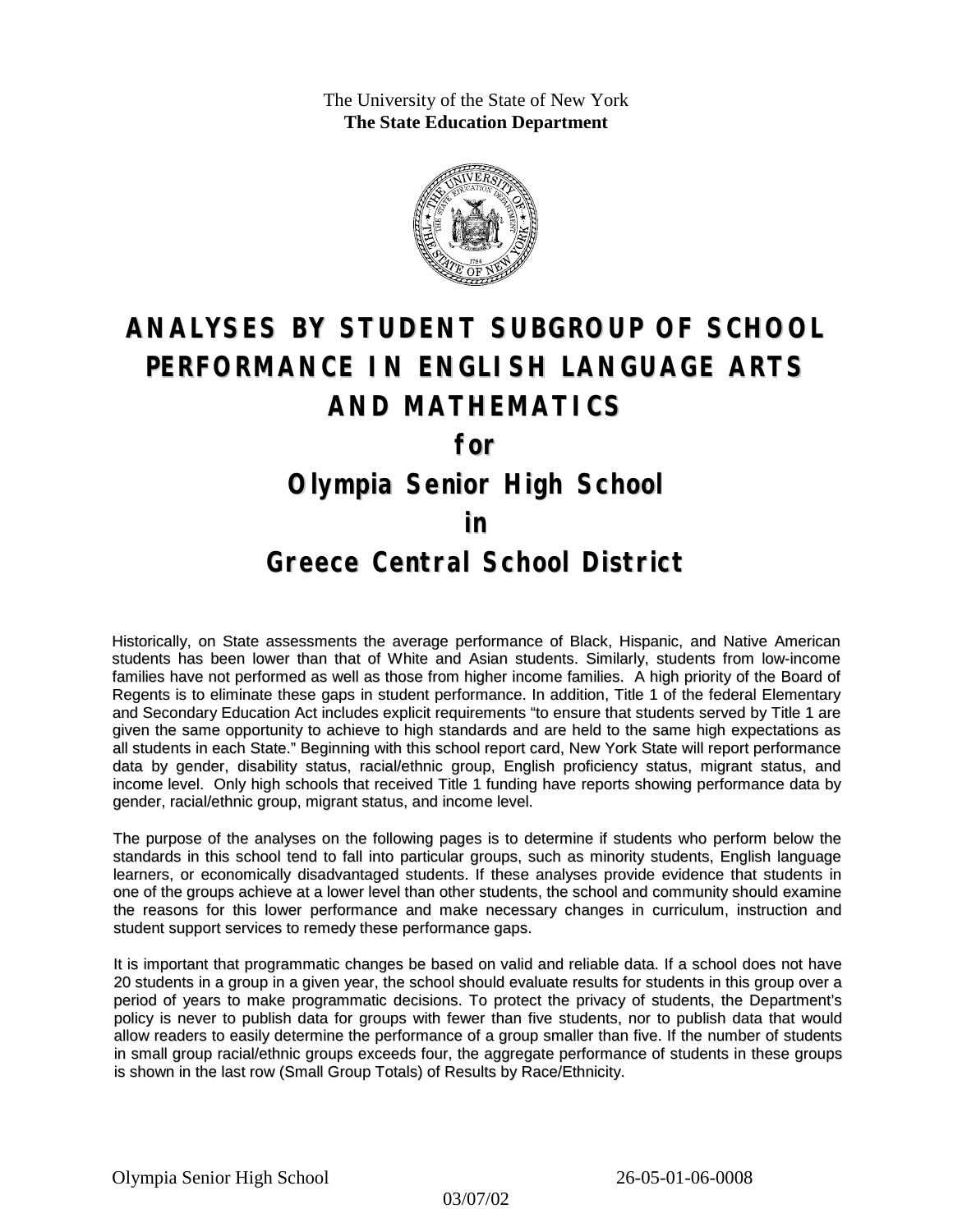# **1997 High School Cohort**

General-education students who first entered ninth grade in 1997 must score 55 or higher on Regents English and mathematics examinations to graduate. During the phase-in of the Regents examination graduation requirements, all students (with local Board approval) may qualify for a local diploma by earning a score of 55-64 on the required Regents examinations; a score of 65 or higher is required for a Regents diploma. Students with disabilities and certain Section 504 students may qualify for a local diploma by passing Regents competency tests. Data on this page are based on the *Special Regents Examination Report* for the 1997 Cohort.

|                                         | ັ                            | <b>Count of Students by Score</b> | <b>Percent</b> |                    |                                                           |  |  |
|-----------------------------------------|------------------------------|-----------------------------------|----------------|--------------------|-----------------------------------------------------------|--|--|
| <b>Student Subgroup</b>                 | Students in<br><b>Cohort</b> |                                   | <b>Regents</b> |                    | <b>Meeting</b><br><b>Graduation</b><br><b>Requirement</b> |  |  |
|                                         |                              | 55-64                             | 65-100         | <b>Passed RCTs</b> |                                                           |  |  |
| <b>General Education</b>                | 188                          | 14                                | 163            |                    | 95%                                                       |  |  |
| <b>Students with Disabilities</b>       | 43                           | 18                                | 11             | 11                 | 93%                                                       |  |  |
| <b>Total</b>                            | 231                          | 32                                | 174            | 12                 | 94%                                                       |  |  |
| Results by English Language Proficiency |                              |                                   |                |                    |                                                           |  |  |
| English Proficient                      | 231                          | 32                                | 174            | 12                 | 94%                                                       |  |  |
| Limited English Proficient              | 0                            | 0                                 | 0              | 0                  |                                                           |  |  |
| <b>Total</b>                            | 231                          | 32                                | 174            | 12                 | 94%                                                       |  |  |

### Performance on the English Graduation Assessment Requirement

#### Performance on the Mathematics Graduation Assessment Requirement

|                            |                              | <b>Count of Students by Score</b> | <b>Percent</b> |                    |                                         |
|----------------------------|------------------------------|-----------------------------------|----------------|--------------------|-----------------------------------------|
| <b>Student Subgroup</b>    |                              |                                   | <b>Regents</b> |                    | <b>Meeting</b>                          |
|                            | Students in<br><b>Cohort</b> | 55-64                             | 65-100         | <b>Passed RCTs</b> | <b>Graduation</b><br><b>Requirement</b> |
| General Education          | 188                          |                                   | 160            |                    | 91%                                     |
| Students with Disabilities | 43                           |                                   | 18             |                    | 63%                                     |
| Total                      | 231                          | 18                                | 178            | ⌒                  | 86%                                     |

### Students Not Counted in the Cohort

|                      | First-         |                 | <b>Students Eliminated after October 1999</b> |                 |               |              |  |
|----------------------|----------------|-----------------|-----------------------------------------------|-----------------|---------------|--------------|--|
|                      | Time           |                 |                                               | ELL             | Transferred   |              |  |
|                      | Ninth-         | <b>Students</b> |                                               | <b>Students</b> | to GED or     |              |  |
| <b>Student Group</b> | <b>Graders</b> | in Cohort       | <b>Eligible for</b>                           | <b>Entering</b> | Another       |              |  |
|                      | in Fall        | in June         | <b>Alternate</b>                              | US at 17 or     | High          | Died or Left |  |
|                      | 1997           | 2001            | <b>Assessment</b>                             | over            | <b>School</b> | the USA      |  |
| Total                | 229            | 231             |                                               | 0               | 23            | 0            |  |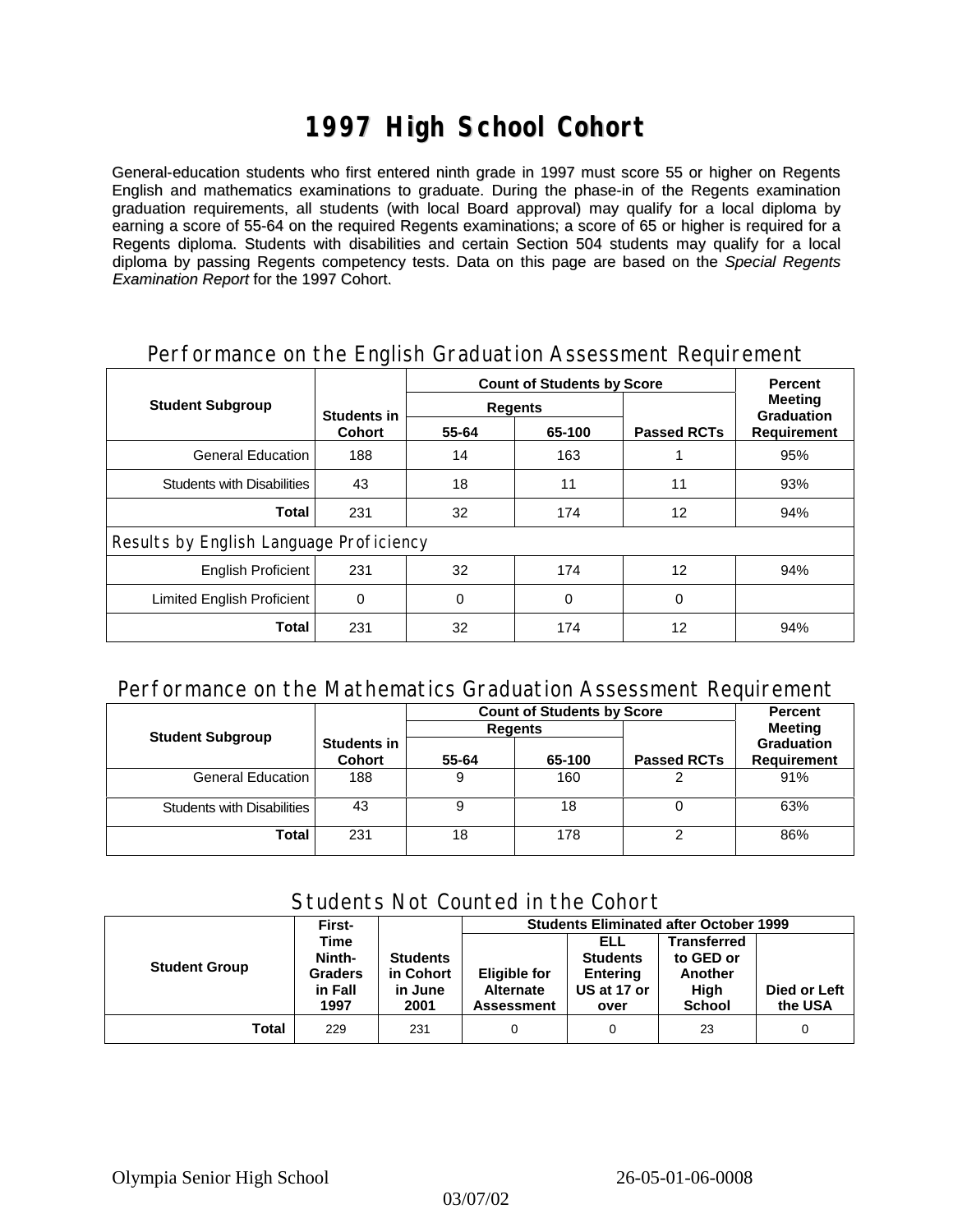# **1997 High School Cohort**

Data in this section are based on Local Education Agency Program (LEAP) Reporting System Files for the 1997 Cohort. Data are only available for schools receiving Title 1 funding. Only students with disabilities and certain Section 504 students may qualify for a local diploma by passing Regents competency tests.

### Performance on the English Graduation Assessment Requirement

|  |  |  | Results for General Education Students and Students with Disabilities Combined |  |
|--|--|--|--------------------------------------------------------------------------------|--|

|                                          |                                     | <b>Count of Students by Score</b> | <b>Percent</b> |                    |                                     |  |  |  |  |
|------------------------------------------|-------------------------------------|-----------------------------------|----------------|--------------------|-------------------------------------|--|--|--|--|
| <b>Student Subgroup</b>                  | <b>Students in</b><br><b>Cohort</b> |                                   | <b>Regents</b> |                    | <b>Meeting</b><br><b>Graduation</b> |  |  |  |  |
|                                          |                                     | 55-64                             | 65-100         | <b>Passed RCTs</b> | Requirement                         |  |  |  |  |
| Results by Race/Ethnicity                |                                     |                                   |                |                    |                                     |  |  |  |  |
| American Indian/Alaskan<br><b>Native</b> | $\mathbf 0$                         | $\mathbf 0$                       | $\mathbf 0$    | $\pmb{0}$          |                                     |  |  |  |  |
| <b>Black</b>                             | 9                                   | $\overline{2}$                    | $\overline{5}$ | 0                  | 78%                                 |  |  |  |  |
| Hispanic                                 | 10                                  | $\mathbf 0$                       | 8              | $\mathbf 0$        | 80%                                 |  |  |  |  |
| Asian or Pacific Islander                | 5                                   | 1                                 | 4              | $\mathbf 0$        | 100%                                |  |  |  |  |
| White                                    | 207                                 | 29                                | 157            | $\mathbf 0$        | 90%                                 |  |  |  |  |
| Missing                                  | $\mathbf 0$                         | $\mathbf 0$                       | $\mathbf 0$    | $\mathbf 0$        |                                     |  |  |  |  |
| Total                                    | 231                                 | 32                                | 174            | $\mathbf 0$        | 89%                                 |  |  |  |  |
| Small Group Totals (s)                   | $\mathbf 0$                         | $\pmb{0}$                         | $\pmb{0}$      | $\mathbf 0$        |                                     |  |  |  |  |
| Results by Gender                        |                                     |                                   |                |                    |                                     |  |  |  |  |
| Female                                   | 110                                 | 16                                | 79             | $\mathbf 0$        | 86%                                 |  |  |  |  |
| Male                                     | 121                                 | 16                                | 95             | $\mathbf 0$        | 92%                                 |  |  |  |  |
| Total                                    | 231                                 | 32                                | 174            | $\mathbf 0$        | 89%                                 |  |  |  |  |
| Results by Income Level                  |                                     |                                   |                |                    |                                     |  |  |  |  |
| Economically Disadvantaged               | $\mathbf 0$                         | $\mathbf 0$                       | $\mathbf 0$    | $\mathbf 0$        |                                     |  |  |  |  |
| Not Disadvantaged                        | 231                                 | 32                                | 174            | $\mathbf 0$        | 89%                                 |  |  |  |  |
| Total                                    | 231                                 | 32                                | 174            | 0                  | 89%                                 |  |  |  |  |
| Results by Migrant Status                |                                     |                                   |                |                    |                                     |  |  |  |  |
| <b>Migrant Family</b>                    | $\mathbf 0$                         | $\mathbf 0$                       | $\mathbf 0$    | $\mathbf 0$        |                                     |  |  |  |  |
| Not Migrant Family                       | 231                                 | 32                                | 174            | $\pmb{0}$          | 89%                                 |  |  |  |  |
| Total                                    | 231                                 | 32                                | 174            | $\mathbf 0$        | 89%                                 |  |  |  |  |